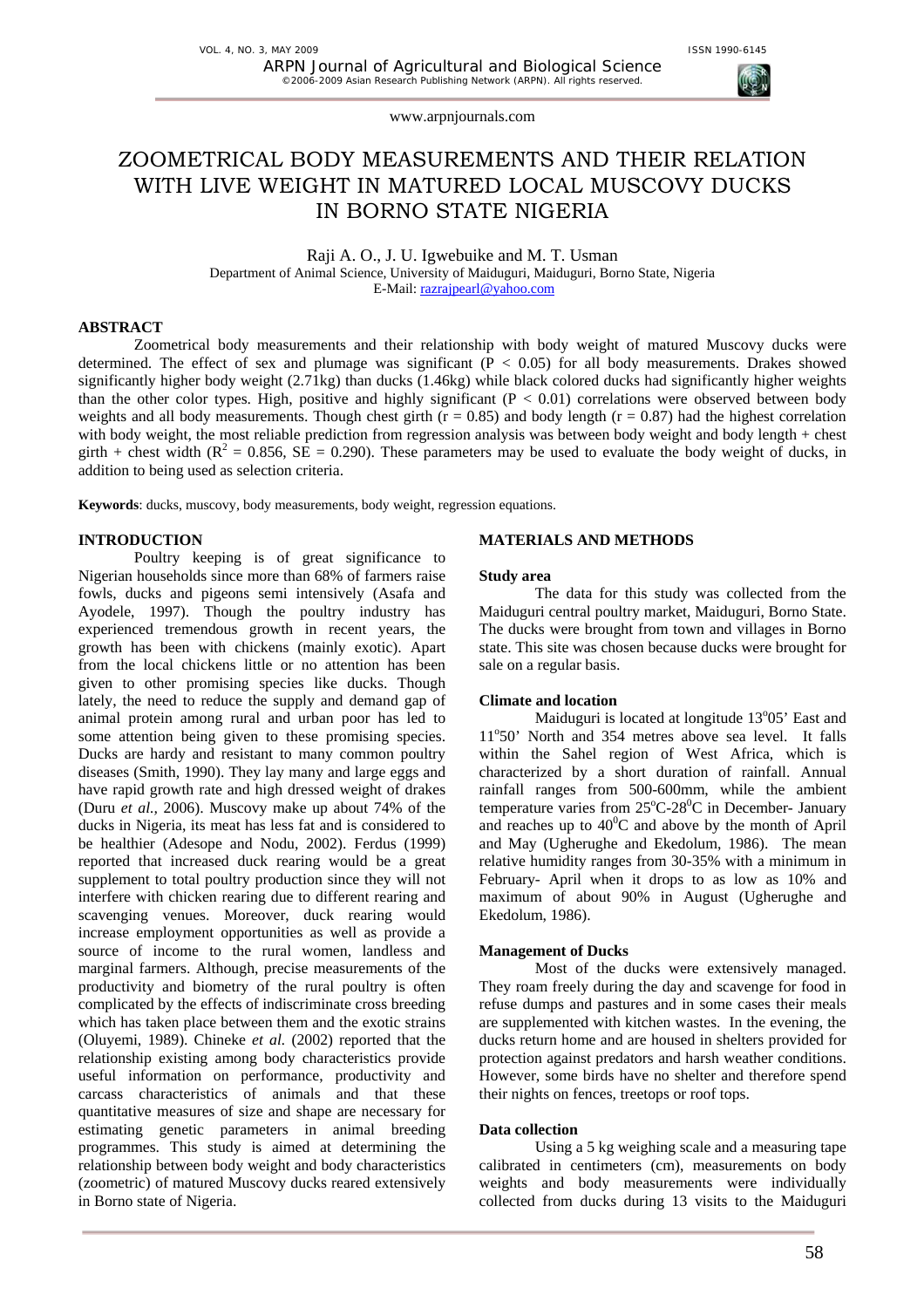Monday market. These visits were at random with interval of two weeks between so as to prevent repeated measurement of sets of ducks. Body length: it was measured between the first cervical vertebra and the pygostyle. Chest girth: circumference of the body at the tip of the pectus (hind breast). Chest width: it was measured as the distance between the right and left glenoid cavity. Femur length: this is the length from the knee joint to the hock.

Femur Circumference: circumference of the drumstick at the coxa region. Metatarsus length: length between the genu and the regiotarsalis. Metatarsus circumference: circumference of the middle of the metatarsus. Bill length: length between the tip of the beak and the base. Wing length: it was established as the linear measurement from the caput humeri to the end of the third carpal digit. Sex and plumage color were determined by visual examination.

### **Data analysis**

The collected data were analyzed using the general linear model of SPSS 11.0 with sex and plumage color as fixed factors. Significant means were separated by the Duncan's multiple range tests. Correlation between measurements was determined by the Pearson's Correlation Coefficient. Separate models (Linear and Multiple) for body measurements singly and combined were enumerated. The regression model adopted was as follows:

 $Y = a + b_1 X_1 + b_2 X_2 + b_3 X_3$ 

Where  $Y =$  body weight (kg)  $X_1$  to  $X_3$  = body measurements  $a =$ Intercept b (1-3) = regression coefficients of Y on X ( $i = 1, 2, 3$ ).

## **RESULTS AND DISCUSSIONS**

## **Effect of sex**

Means and standard error of the effect of sex on body weight and body measurements of Muscovy ducks are presented in Table-1. The Muscovy duck exhibited a high degree of sexual dimorphism. The drakes were superior  $(P< 0.01)$  to the ducks for body weight and all the body characteristics studied. The average body weight for males and females were 2.71kg and 1.46kg respectively. The body characteristics measured for drakes and ducks respectively were body length; 59.25cm vs 45.5cm, chest girth; 40.57cm vs 37.43cm, wing length; 31.01cm vs 23.99cm, chest width 14.96cm vs 13.00cm and bill length 5.98cm vs 4.91cm. Sexual dimorphism in favour (P<0.05) of drakes have been reported for body weight and body measurements (Etuk *et al.,* 2006; Kleczek *et al.,* 2006 and Taguia *et al.,* 2007). Etuk *et al.* (2006) reported body weights of 2507g and 1733.83g for drakes and ducks respectively. These values are close to those reported in this study. In addition, Tai and Rouvier (1998) observed that drakes were 50% heavier than ducks. The difference in weight and body measurements could be due to the

more efficient feed conversion of the drakes as reported by Bochno *et al.* (1994).

## **Effect of plumage**

The effect of plumage color on body weight and body measurements of ducks are presented in Table-2. Four plumage colors were recorded in the local Muscovy duck population during the period of the study. These were multicolor (36.9%), white (30.6%), black (6.4%) and black and white (26.1%). The mean body weight for the four plumage colors viz; multicolor, Black, white, and black and white were 2.64kg, 2.05kg, 2.12kg and 1.92kg respectively. The highest body weight among the four is  $2.64 \pm 0.05$  for multicolor, followed by white, black and the least was black and white. In all the parameters measured, multicolor had significantly  $(P<0.05)$  higher measurements than black, white and black and white plumage color. Fisinin and Zlochevskaya, (1980) reported two populations of Muscovy ducks, the white and the black. Thus, the multicolored types could be the result of breeding between these populations and khaki Campbell or other ducks introduced into the country. The multicolored feather and the wide variation in plumage color observed in the duck population could be adaptability and a survival feature as reported by Odubote, (1994) in local chickens in Nigeria.

## **Correlation between body weight and body measurements**

Correlation coefficients of body weight and zoometrical measurements of local ducks are presented in Table-3. Positive and highly significant  $(P < 0.01)$ correlations were observed. The correlation coefficients for body weight and zoometric body measurements ranged from 0.49 to 0.88. The highest correlation value (0.88) was for body length and wing length and the least correlation value (0.49) was femur length and metatarsus length. Between body weight and zoometrical measurements, chest girth and body length, (0.87 and 0.85, respectively) had the highest correlation values.

High and positive correlations have been reported between zoometrical measurements and body weights in African Muscovy ducks (Taguia *et al.,* 2007). They observed that the highest correlation value 0.990 and 0.993 were for body weight and wing length and body weight and chest girth. High and positive correlation has been reported between linear measurements and body weights in local chickens (Ibe and Nwakalor, 1987) and pigeons (Hassan and Adamu, 1997). They also observed that body length as well as chest width were strongly correlated to body weight in pigeons. Lilja (1983) reported that chest girth and chest width were positively correlated with body weight, but the strongest correlations were observed between chest girth and body weight (0.93). Chest measurements are regarded as reliable criteria to evaluate the body weight of most livestock (Szabone, 1997). The correlations in this study (0.49-0.88) are similar to those reported by Lilja (1983).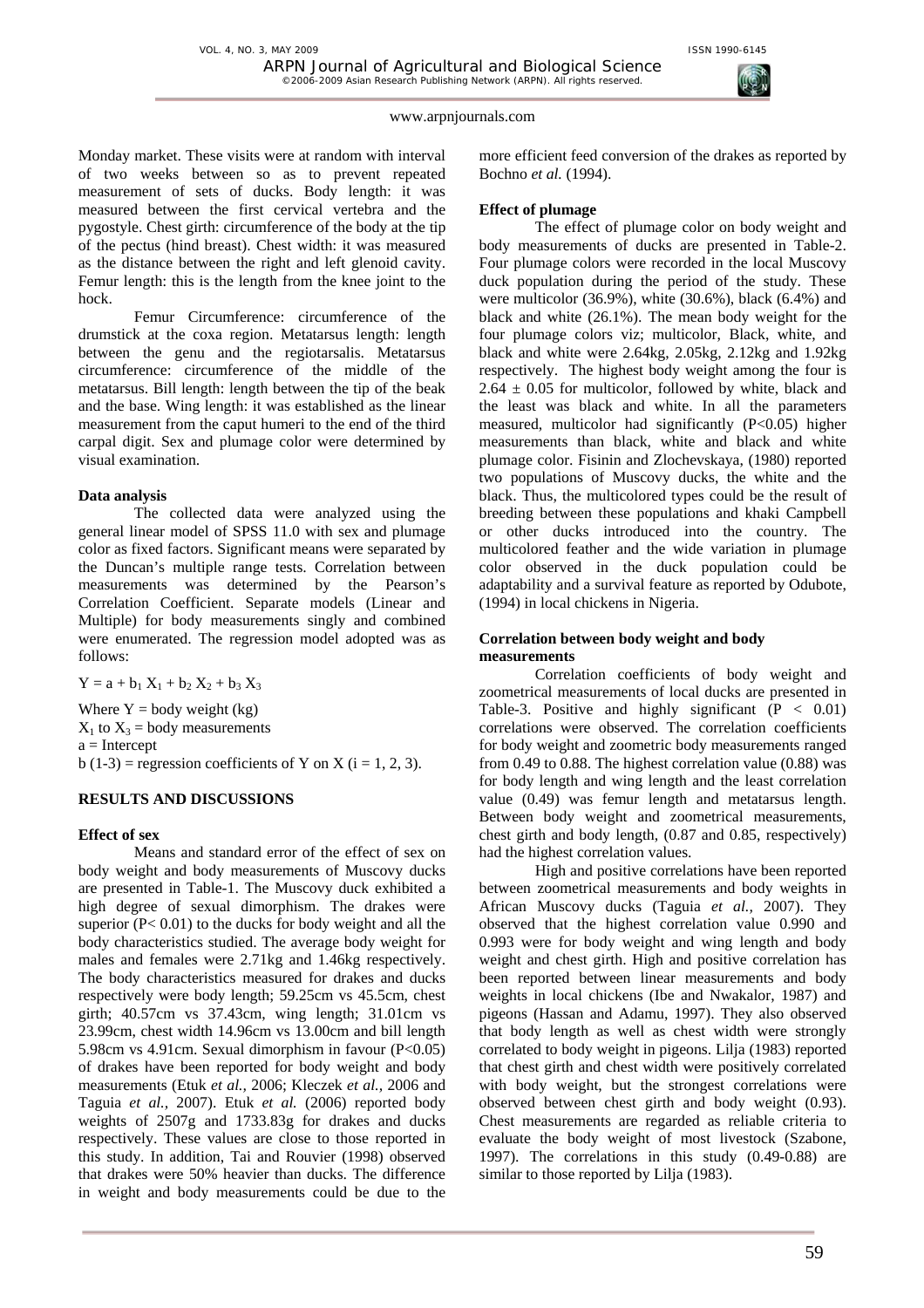

## **Regression analysis**

Table-4 shows the regression equations and coefficient of determination  $(R^2)$  of zoometrical measurements of local ducks. The  $R^2$  (coefficient of determination) values observed in this study ranged from 0.351 to 0.856. The highest value (0.856) was obtained when body length, chest width and chest girth were combined in a multiple regression equation. When chest width and chest girth, body length and chest girth and body length and chest width were used, the  $R^2$  values were 0.797, 0.831 and 0.823 respectively. The least  $R^2$  (0.351) value was determined between body weight and femur

length. When used singly, chest girth had the highest  $R^2$  of 0.728 followed by body length and wing length  $(R^2 =$ 0.704). Saatci and Tulku (2007) reported similar findings in Turkish geese. In their study, they concluded that regression analyses showed that easily measurable body parts (chest girth and body length) can help in the determination of body weight.

The higher association of body weight with chest girth was possibly due to relatively large contribution to body weight by chest girth consisting of bones, muscles and viscera. It is in concert with the findings of Szabone (1997), and Ngapongara *et al*. (2004).

**Table-1**. Means and standard error of zoometric measurements of muscovy ducks as affected by sex.

| <b>Variable</b>          | <b>Male</b>                | Female             |
|--------------------------|----------------------------|--------------------|
| Metatarsus Length        | $68.83 \pm 0.04^a$         | $5.16 \pm 0.02^b$  |
| Metatarsus Circumference | $6.12 \pm 0.02^a$          | $4.56 \pm 0.03^b$  |
| Femur Length             | $10.47 \pm 0.14^a$         | $7.00 \pm 0.05^b$  |
| Femur Circumference      | $12.02 \pm 0.07^{\circ}$   | $9.2 \pm 0.06^b$   |
| <b>Chest Girth</b>       | $40.57 \pm 0.16^a$         | $31.43 \pm 0.13^b$ |
| Chest width              | $14.96 \pm 0.50^{\circ}$   | $13.00 \pm 0.03^b$ |
| Body Length              | $59.25 \pm 0.16^a$         | $45.51 \pm 0.12^b$ |
| <b>Bill Length</b>       | $5.98 \pm 0.01^a$          | $4.91 \pm 0.02^b$  |
| <b>Body Weight</b>       | $2.71 \pm 0.02^{\text{a}}$ | $1.46 \pm 0.02^b$  |
| Wing Length              | $31.01 \pm 0.10^a$         | $23.99 \pm 0.08^b$ |

<sup>ab</sup>: Means within rows with different superscripts are significantly ( $P < 0.05$ ) different from each other.

| <b>Variable</b>             | <b>Black</b>                   | <b>Multicolor</b>                       | White                     | <b>Black and white</b>       |
|-----------------------------|--------------------------------|-----------------------------------------|---------------------------|------------------------------|
| Metatarsus Length           | $5.98 \pm 0.06^b$              | $6.92 \pm 0.09^a$                       | $5.98 \pm 0.06^b$         | $5.76 \pm 0.06^b$            |
| Metatarsus<br>Circumference | $5.37 \pm 0.05^{\rm b}$        | $6.12 \pm 0.07^{\rm a}$                 | $5.31 \pm 0.05^{bc}$      | $5.12 \pm 0.06^{\circ}$      |
| Femur Length                | $8.66 \pm 0.02^b$              | $8.77 \pm 0.13^b$<br>$11.07 \pm 0.99^a$ |                           | $8.14 \pm 0.13^b$            |
| Femur<br>Circumference      | $10.40 \pm 0.10^b$             | $11.77 \pm 0.19^a$                      | $10.79 \pm 0.11^b$        | $10.39 \pm 0.13^b$           |
| <b>Chest Girth</b>          | $35.01 \pm 0.28^b$             | $40.20 \pm 0.45^{\circ}$                | $36.06 \pm 0.33^b$        | $35.24 \pm 0.33^b$           |
| Chest Width                 | $13.96 \pm 0.07$ <sup>bc</sup> | $14.71 \pm 0.11^a$                      | $14.03 \pm 0.08^b$        | $13.71 \pm 0.08^c$           |
| Body Length                 | $52.78 \pm 0.38^b$             | $59.74 \pm 0.30^a$                      | $51.87 \pm 0.44^{\rm bc}$ | $50.30 \pm 0.46^{\circ}$     |
| Beak length                 | $5.47 \pm 0.03^b$              | $5.96 \pm 0.03^a$                       | $5.46 \pm 0.03^b$         | $5.34 \pm 0.04^b$            |
| Body weight                 | $2.05 \pm 0.04^{\rm bc}$       | $2.64 \pm 0.05^{\text{a}}$              | $2.12 \pm 0.04^b$         | $1.92 \pm 0.04$ <sub>c</sub> |
| Wing length                 | $27.40 \pm 0.20^b$             | $31.02 \pm 0.27$ <sup>a</sup>           | $27.46 \pm 0.24^b$        | $26.66 \pm 0.26^b$           |

**Table-2**. Means and standard error of zoometrical measurements of local muscovy ducks affected by plumage color.

<sup>abc</sup>. Means within rows with different superscripts are significantly ( $P < 0.05$ ) different from each other.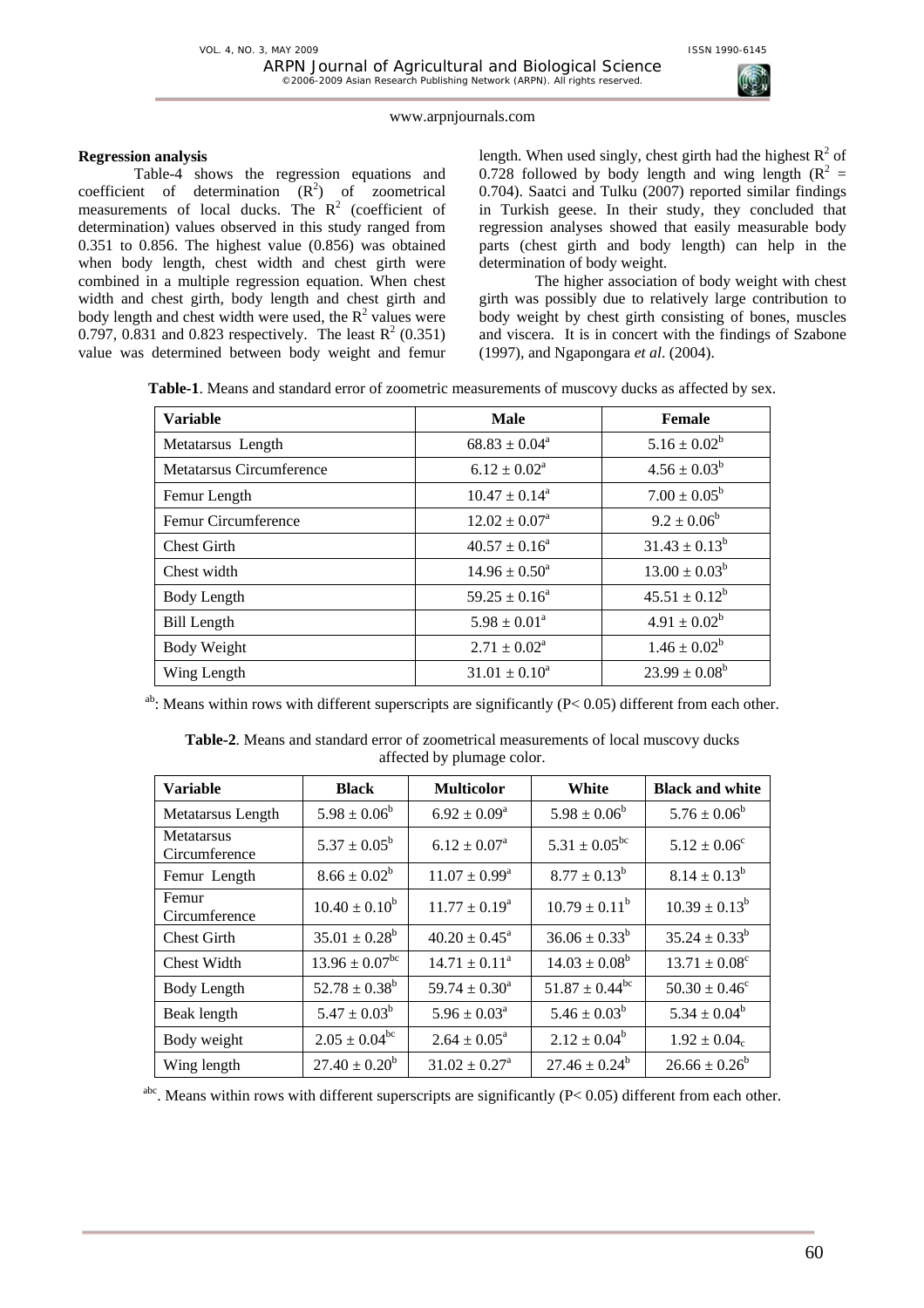

|  | www.arpnjournals.com |  |
|--|----------------------|--|
|  |                      |  |

| <b>Variable</b> | ML       | MC       | FL       | FC       | $_{\rm CG}$ | $\mathbf{CW}$ | BL       | BK       | BW       | WL |
|-----------------|----------|----------|----------|----------|-------------|---------------|----------|----------|----------|----|
| ML              |          |          |          |          |             |               |          |          |          |    |
| MC              | $0.75**$ |          |          |          |             |               |          |          |          |    |
| FL              | $0.49**$ | $0.54**$ |          |          |             |               |          |          |          |    |
| FC              | $0.60**$ | $0.70**$ | $0.59**$ |          |             |               |          |          |          |    |
| CG              | $0.69**$ | $0.75**$ | $0.56**$ | $0.77**$ |             |               |          |          |          |    |
| <b>CW</b>       | $0.60**$ | $0.66**$ | $0.56**$ | $0.72**$ | $0.74**$    |               |          |          |          |    |
| BL              | $0.79**$ | $0.83**$ | $0.58**$ | $0.70**$ | $0.80**$    | $0.74**$      |          |          |          |    |
| BK              | $0.72**$ | $0.81**$ | $0.55**$ | $0.67**$ | $0.76**$    | $0.69**$      | $0.83**$ |          |          |    |
| <b>BW</b>       | $0.72**$ | $0.79**$ | $0.59**$ | $0.80**$ | $0.85**$    | $0.81**$      | $0.87**$ | $0.81**$ |          |    |
| WL              | $0.73**$ | $0.81**$ | $0.59**$ | $0.74**$ | $0.81**$    | $0.74**$      | $0.88**$ | $0.80**$ | $0.87**$ |    |

\*\* = Significant  $(P< 0.01)$  CG = Chest girth

 $CW =$ Chest width  $ML =$ Metatarsus length

 $BK = Bill length$   $FL = Fermur length$ 

 $BL = Body length$   $MC = Metatarsus circumference$ 

 $BW = Body weight$  WL = Wing length

FC = Femur circumference

| of muscovy ducks. |                                                    |                |         |                       |  |  |  |
|-------------------|----------------------------------------------------|----------------|---------|-----------------------|--|--|--|
| <b>Variable</b>   | <b>Regression equation</b>                         | $\mathbf{R}^2$ | Signif. | <b>SE</b> of estimate |  |  |  |
| MC.               | $Y = -1.087 + 0.792$ MC                            | 0.627          | $***$   | 0.433                 |  |  |  |
| ML.               | $Y = -0.801 + 0.732$ ML                            | 0.535          | $***$   | 0.483                 |  |  |  |
| FL                | $Y = 0.848 + 0.592$ FL                             | 0.351          | $***$   | 0.571                 |  |  |  |
| FC                | $Y = -0.932 + 0.801$ FC                            | 0.641          | $***$   | 0.424                 |  |  |  |
| CG                | $Y = -1.821 + 0.853 \text{ CG}$                    | 0.728          | $***$   | 0.370                 |  |  |  |
| CW                | $Y = -3.917 + 0.810$ CW                            | 0.656          | $***$   | 0.416                 |  |  |  |
| BL                | $Y = -2.183 + 0.874$ BL                            | 0.704          | $***$   | 0.344                 |  |  |  |
| WL.               | $Y = -2.076 + 0.808W L$                            | 0.704          | $***$   | 0.351                 |  |  |  |
| CW.CG             | $Y = -3.399 + 0.591 \text{ CG} + 0.393 \text{ CW}$ | 0.797          | $***$   | 0.319                 |  |  |  |
| BL, CG            | $Y = -2.474 + 0.428$ BL + 0.533 CG                 | 0.831          | $***$   | 0.292                 |  |  |  |
| CW, BL            | $Y = -3.544 + 0.608$ BL + 0.361 CW                 | 0.823          | $***$   | 0.298                 |  |  |  |
| BL, CW, CG        | $Y = -3.363 + 0.253$ CW + 0.322 CG +<br>$0.430$ BL | 0.856          | $***$   | 0.296                 |  |  |  |

**Table-4**. Regression equations and coefficient of determination  $(R^2)$  of body weight and body characteristics of muscovy ducks.

\*\* Significant (P<0.01)

## **CONCLUSIONS**

The high, positive and significant correlation between body weight and zoometric body measurements indicates that these easily measured parts can be used as criteria for assessment and selection of body weight. Under field conditions, chest girth, chest width and body weight can be combined in a multiple regression equation to predict the body weight of mature Muscovy ducks with some level of accuracy.

# **REFERENCES**

Adesope O M and M B. Nodu, 2002. A note on acceptance of duck as table-meat among inhabitants of selected communities in the Niger Delta zone, Nigeria. Livestock Research for Rural Development. 14(6):

Asafa A.R and B.O. Ayodele, 1997 Livestock production technology for development: survey of indigenous poultry in Ikorodu local government area of Lagos state. NATT Research Series. 2 (1and2): 7-10.